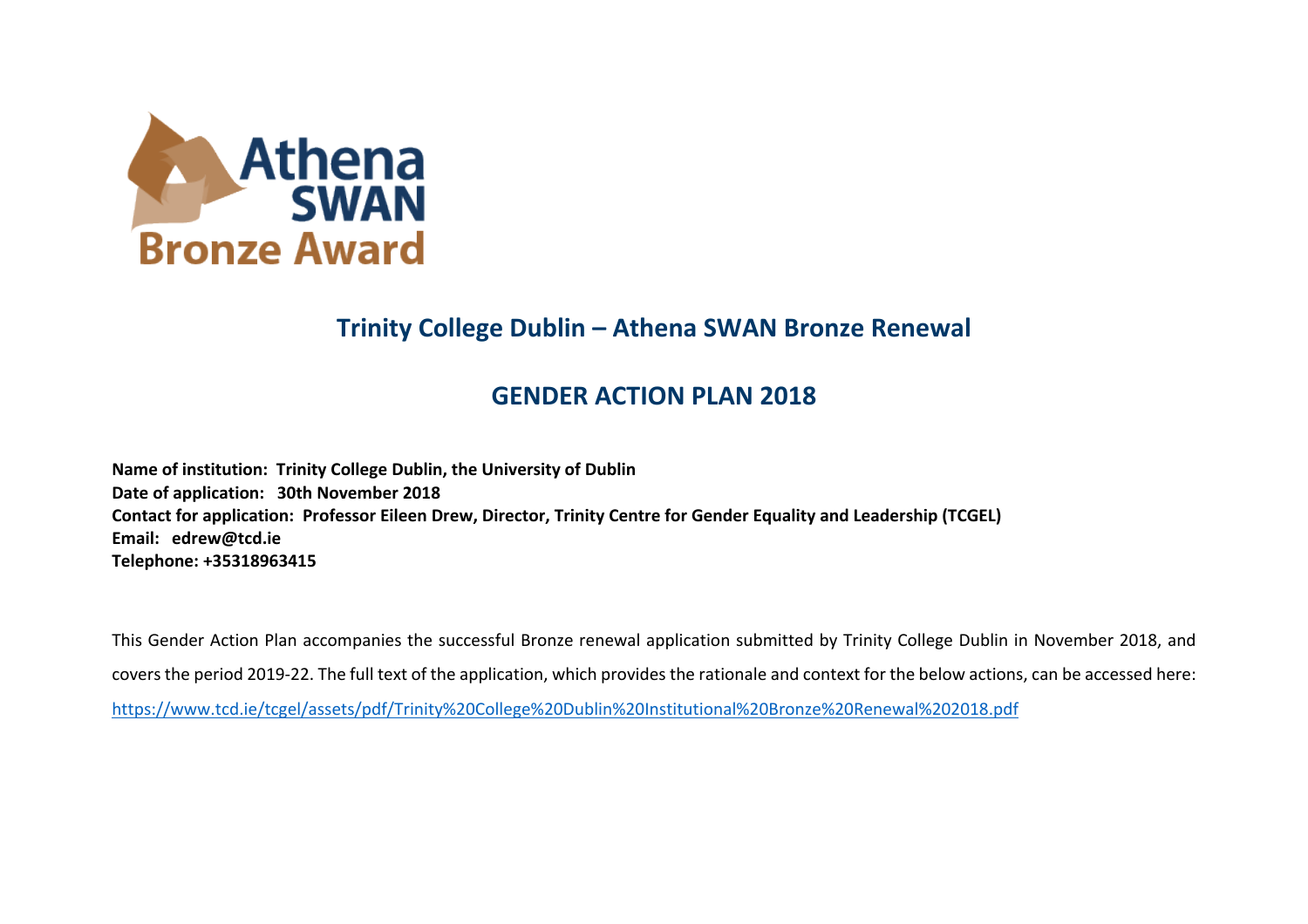|            | 6 Action Plan - Trinity College Dublin                                                                                                                                                                         |                                                                                                                           |                                                                                                                       |                              |                                                                                                                                                                          |                                                                                                               |  |
|------------|----------------------------------------------------------------------------------------------------------------------------------------------------------------------------------------------------------------|---------------------------------------------------------------------------------------------------------------------------|-----------------------------------------------------------------------------------------------------------------------|------------------------------|--------------------------------------------------------------------------------------------------------------------------------------------------------------------------|---------------------------------------------------------------------------------------------------------------|--|
|            | A smaller sub-set of actions, shaded in yellow, have been identified for prioritisation based on areas of greatest potential impact, greatest need, or the University's leadership role<br>in addressing them. |                                                                                                                           |                                                                                                                       |                              |                                                                                                                                                                          |                                                                                                               |  |
| <b>Ref</b> | <b>Planned Action</b>                                                                                                                                                                                          | <b>Rationale</b>                                                                                                          | <b>Action and/or achievements</b>                                                                                     | <b>Person</b>                | <b>Timeframe</b>                                                                                                                                                         | <b>Success Measure</b>                                                                                        |  |
|            |                                                                                                                                                                                                                |                                                                                                                           | to date                                                                                                               | <b>Responsible</b>           | (Start/end date)                                                                                                                                                         |                                                                                                               |  |
|            | 1 Self Assessment Team & Athena SWAN Planning                                                                                                                                                                  |                                                                                                                           |                                                                                                                       |                              |                                                                                                                                                                          |                                                                                                               |  |
| 1.1        | <b>Establish additional SATs in each</b><br>School (FEMS/AHSS)                                                                                                                                                 | To ensure that Athena SWAN<br>underpins the ethos and modus<br>operandi in all FEMS/AHSS<br><b>Schools and HS Faculty</b> | 11 SATs already exist<br>encompassing 4/8 in FEMS;<br>$4/4$ in HS; and $3/12$ in AHSS)                                | Deans of<br><b>FEMS/AHSS</b> | 4 FEMS School SATs<br>April 2019; 6 AHSS<br>April 2019; further 6<br><b>AHSS Schools April</b><br>2020                                                                   | <b>Additional SATS</b><br>established in: 4 FEMS<br>Schools April 2019; all<br><b>AHSS SChools April 2020</b> |  |
| 1.2        | Submit School applications for<br>Athena SWAN awards on a phased<br>basis annually.                                                                                                                            | To ensure Athen SWAN is<br>integrated throughout the<br>University                                                        | A timetable has been drawn<br>up, and Faculty Offices and<br><b>TCGEL</b> are collaborating to<br>support School SATs | <b>TCGEL</b>                 | 2019:Biochemistry &<br>Immunology;<br>2020: Engineering,<br>Histories, Linguistics<br>2021: Computer<br>Science, Genetics,<br>Maths, Social work;<br>2022: Law, Business | 10 Schools with AS Bronzel<br>and 2 Schools with AS<br>Silver awards by 2022                                  |  |
| 1.3        | Establish an Athena SWAN Network<br>linking all 3 Faculties of the<br>University                                                                                                                               | To share learning, good practice<br>and create a forum for mutual<br>support between School SATs                          | Faculty of AHSS have held<br>fora and run AS Workshops                                                                | <b>Dir TCGEL</b>             | 2019 - onwards                                                                                                                                                           | Host 3-4 events pa<br>including<br>talks/workshops/exchang<br>e of experience                                 |  |
| 1.4        | Provide Unconscious Bias Training requirement for membership in<br>for all new SAT members                                                                                                                     | This has been made a<br>order to ensure members are<br>briefed.                                                           | Director D&I has been trained<br>to deliver Unconscious Bias<br>Training and commenced<br>delivery internally         | Dir D&I                      | Min. 6 training courses<br>per annum (2019-22)                                                                                                                           | All SAT members in 24<br>Schools trained                                                                      |  |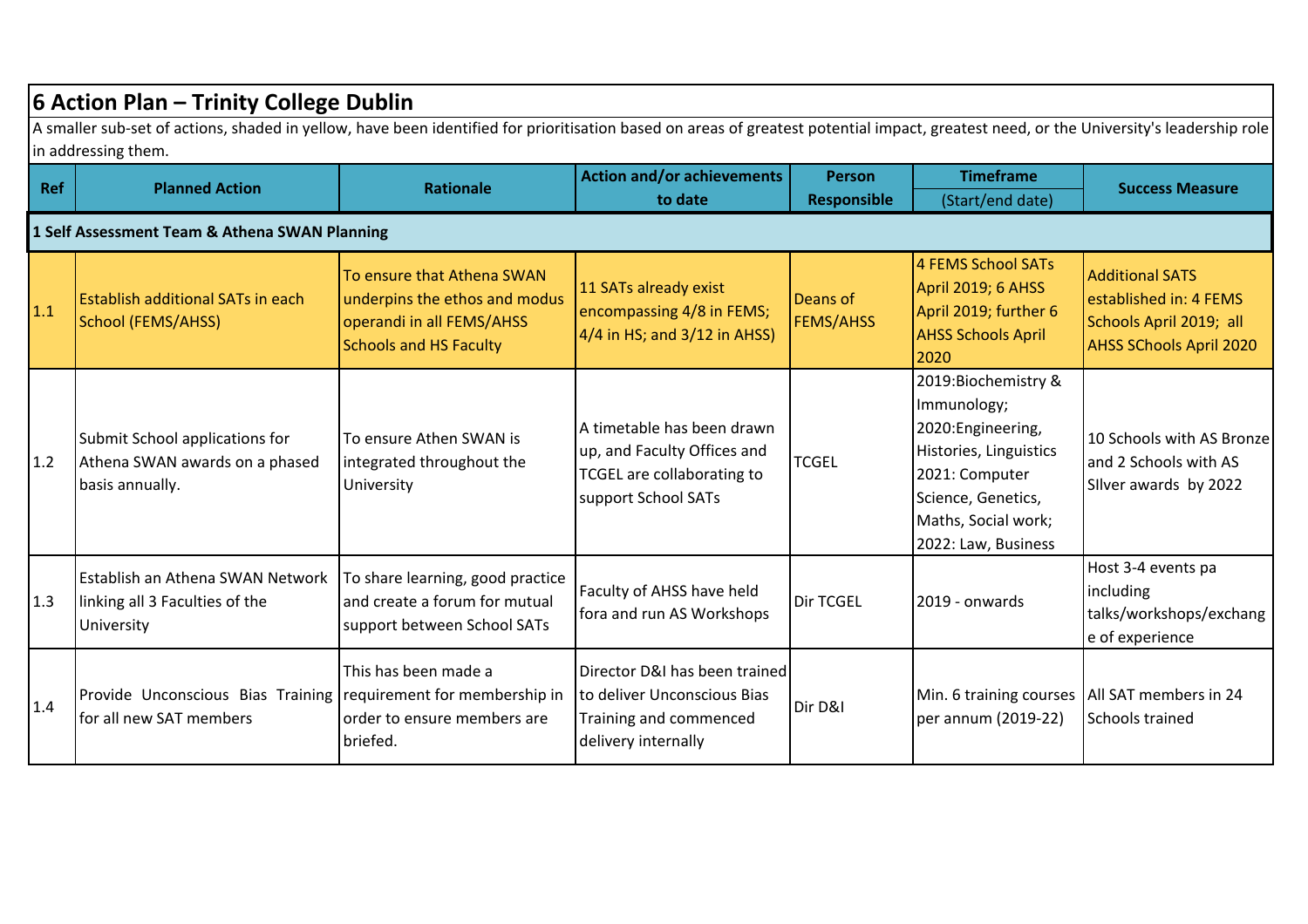| Ref            | <b>Planned Action</b>                                                                                                                                                                                                                                                                               | <b>Rationale</b>                                                                                                                                              | <b>Action and/or achievements</b>                                                                                                   | <b>Person</b>                                           | <b>Timeframe</b>                                                                                               | <b>Success Measure</b>                                                                                          |
|----------------|-----------------------------------------------------------------------------------------------------------------------------------------------------------------------------------------------------------------------------------------------------------------------------------------------------|---------------------------------------------------------------------------------------------------------------------------------------------------------------|-------------------------------------------------------------------------------------------------------------------------------------|---------------------------------------------------------|----------------------------------------------------------------------------------------------------------------|-----------------------------------------------------------------------------------------------------------------|
|                |                                                                                                                                                                                                                                                                                                     |                                                                                                                                                               | to date                                                                                                                             | <b>Responsible</b>                                      | (Start/end date)                                                                                               |                                                                                                                 |
| 1.5            | Review University SAT membership<br>and reporting relationships with<br>Council/Board, in<br>Committees,<br>preparation for expanded AS process                                                                                                                                                     | In preparation for the expanded<br>process and growing number of<br><b>AS applicant Schools</b>                                                               | The original SAT has been<br>expanded since its formation<br>to include representatives<br>ofnew Schools as they<br>establish SATs. | <b>VP-CAO</b>                                           | Annually 2019-2023                                                                                             | <b>Updated SAT membership</b><br>and reporting structures                                                       |
| 2 Staff Data   |                                                                                                                                                                                                                                                                                                     |                                                                                                                                                               |                                                                                                                                     |                                                         |                                                                                                                |                                                                                                                 |
| 2.1            | Conduct second Gender Pay Gap<br>Audit in 2020, or in accordance with<br>any new statutory requirements                                                                                                                                                                                             | A gender pay gap was identified<br>among academic staff in the<br>University. The unadjusted gap is<br>9%, though when standardised<br>to FTE it drops to 3%. | An Equal Pay Audit was<br>conducted in 2018.                                                                                        | Dir D&I                                                 | 2020                                                                                                           | Gender Pay Gap is<br>monitored to ensure<br>within 5% (adjusted)                                                |
| 2.2            | <b>Establish</b><br>a Working Group to<br>address<br>existing<br>and<br>future<br>requirements for Athena SWAN data<br>in preparation for the expanded<br>process                                                                                                                                   | <b>Expanded remit beyond</b><br>academic/research staff and into virtually streamlined but<br>intersectionality                                               | <b>Existing data requirements</b><br>much more will be required                                                                     | Dir<br>HR/Academic<br><b>Registry</b><br>(Student Data) | <b>Working Group</b><br>established first<br>quarter 2019. Process<br>in place by 2019/20                      | <b>Embedded data-collection</b><br>process established for<br>annual reporting and<br>dissemination to AS SATs. |
| $\overline{3}$ | <b>Recruitment and Promotions</b>                                                                                                                                                                                                                                                                   |                                                                                                                                                               |                                                                                                                                     |                                                         |                                                                                                                |                                                                                                                 |
| 3.1            | (a) Conduct review and revision of<br>recruitment processes to ensure<br>gender equality is driven at every<br>stage<br>(b) Achieve female representation<br>among Chair Professors of 35% by<br>2021 and 40% by 2024 (further<br>Action<br>3.3,<br>supported<br>by<br>Unconscious Bias Observers). | Target of 40% by 2024 set in<br>Mind the Gap report and by<br><b>Higher Education Authority</b>                                                               | Target of 26% female Chair<br>Professors set in 2015 GAP,<br>which was met by 2018.                                                 | Dir HR                                                  | <b>Review to commence</b><br>and conclude in 2019.<br>Progress towards<br>target will be reviewed<br>annually. | % of female Chair<br>Professors is 35% or<br>better by 2021 and 40%<br>or better by 2024                        |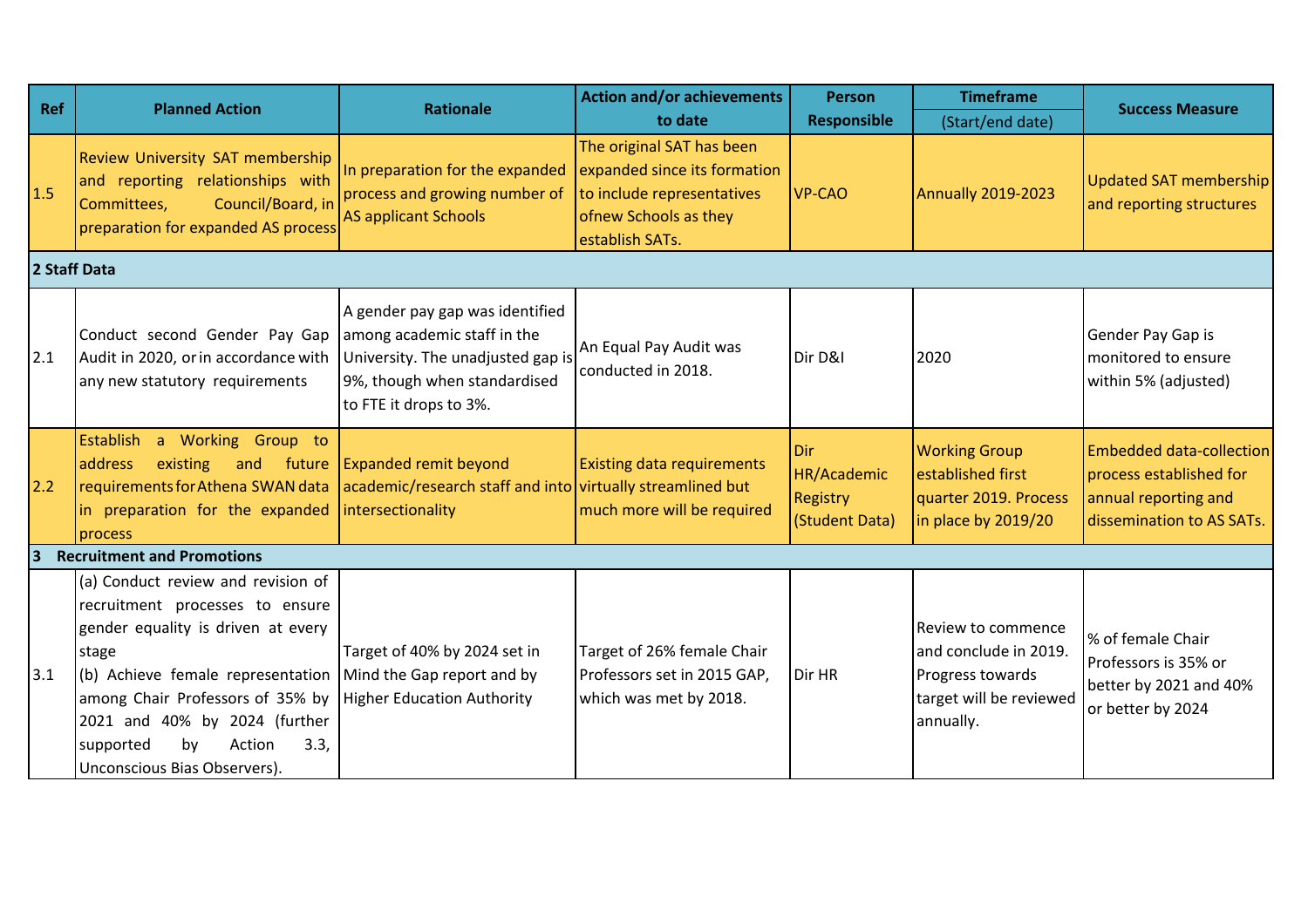| Ref   | <b>Planned Action</b>                                                                                                                                                                                                                                                          | <b>Rationale</b>                                                                                                                                                                                                                                                                                                                                                                                                                                                                                           | <b>Action and/or achievements</b>                                                                                                                                                                                                                                                                                        | <b>Person</b>                | <b>Timeframe</b>                                                                                                                                                                             | <b>Success Measure</b>                                                                                                                             |
|-------|--------------------------------------------------------------------------------------------------------------------------------------------------------------------------------------------------------------------------------------------------------------------------------|------------------------------------------------------------------------------------------------------------------------------------------------------------------------------------------------------------------------------------------------------------------------------------------------------------------------------------------------------------------------------------------------------------------------------------------------------------------------------------------------------------|--------------------------------------------------------------------------------------------------------------------------------------------------------------------------------------------------------------------------------------------------------------------------------------------------------------------------|------------------------------|----------------------------------------------------------------------------------------------------------------------------------------------------------------------------------------------|----------------------------------------------------------------------------------------------------------------------------------------------------|
|       |                                                                                                                                                                                                                                                                                |                                                                                                                                                                                                                                                                                                                                                                                                                                                                                                            | to date                                                                                                                                                                                                                                                                                                                  | <b>Responsible</b>           | (Start/end date)                                                                                                                                                                             |                                                                                                                                                    |
| $3.2$ | Ensure list of applicants to new<br>appointments have gender balance<br>aligned with the relevant discipline<br>pool, and restart search if all of one<br>gender                                                                                                               | <b>Recruitment of new Ussher</b><br><b>Assistant Professor was 50:50</b><br>m:f during the first years of the<br>scheme, but has dropped to 26%<br>female. For these and all future<br>academic appointments, action<br>is needed to ensure greater<br>imbalances are not created.<br>With proper due diligence up<br>front in terms of population<br>pool, target advertising etc., we<br>aim to attract broadest pool of<br>candidates in terms of gender,<br>merit etc. and shortlist on this<br>basis. | This process has been trialled<br>in appointments to date with<br>senior committee chairs,<br>whereby single-gender<br>shortlists have been<br>rejected, and will now be<br>formalised as a process.                                                                                                                     | VP-CAO and<br>Director of HR | 2019 and annually                                                                                                                                                                            | Shortlists reflect gender<br>balance of candidate<br>discipline pool, as<br>monitored and reported<br>on annually in Equality<br>Monitoring Report |
| 3.3   | bias<br>(a)<br>unconscious<br>Appoint<br>for<br>Chair Professor<br>observers<br>recruitment competitions<br>(b)<br>feedback<br>Review<br>from<br>unconscious bias observers with a<br>view to implementing measures to<br>increase application rate by women<br>at all grades. | An issue has been identified<br>whereby the application rate for<br>academic posts is lower among<br>women than men.                                                                                                                                                                                                                                                                                                                                                                                       | An equal opportunities<br>statement and EDI<br>accreditation logos have been<br>included in advertisements to<br>encourage applications from<br>under-represented groups.<br>In addition to this, as part of<br>the recruitment review,<br>gender neutral wording will<br>be used in all advertisments<br>going forward. | Dir HR                       | (a) Unconscious bias<br>observers will be used<br>from start 2019<br>(b) Review and strategy $+/- 20\%$ of the gender<br>for increased<br>application by women<br>developed Jan-Jun<br>2020) | Application rates within<br>breakdown of the<br>relevant eligible pool                                                                             |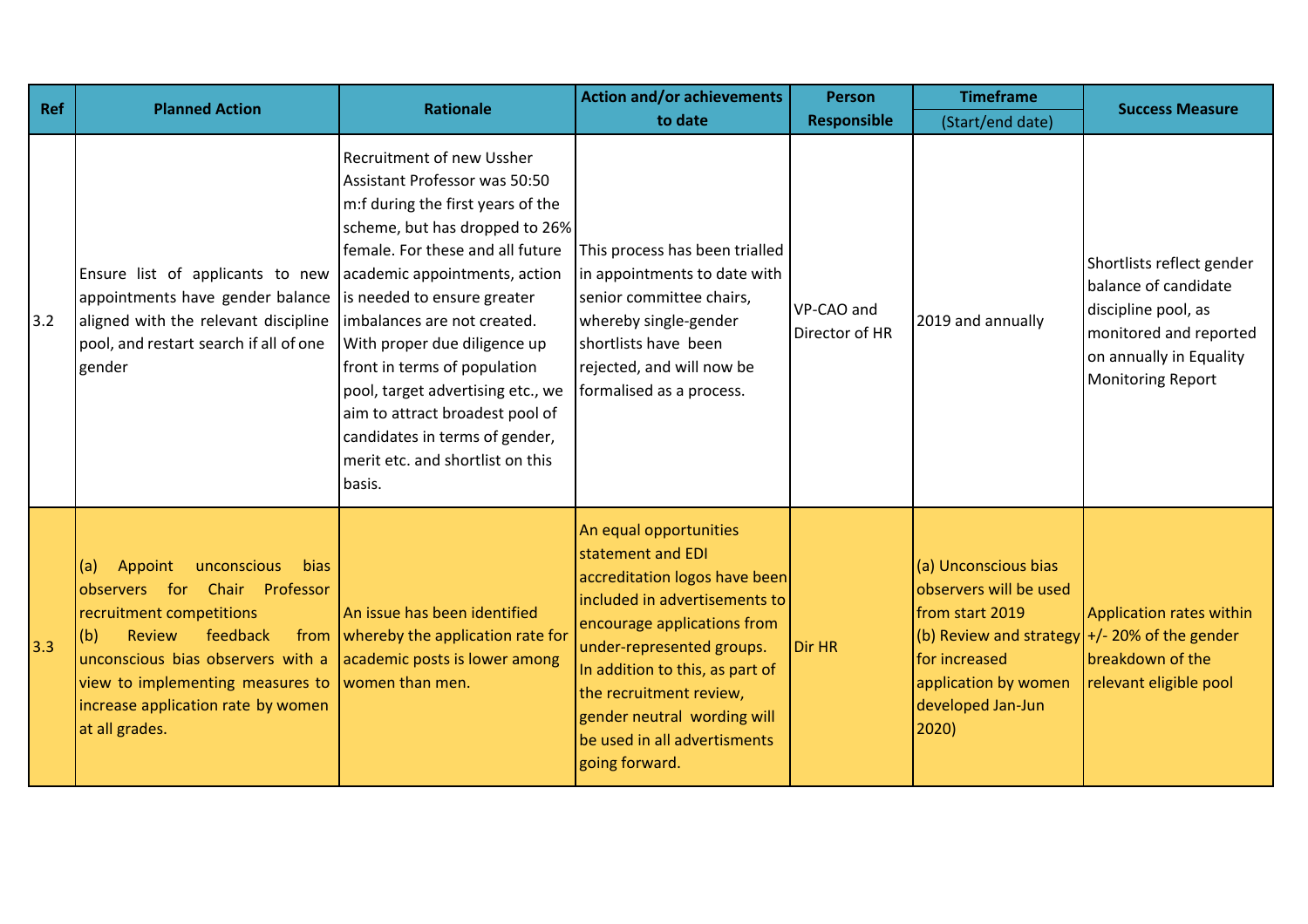| <b>Ref</b> | <b>Planned Action</b>                                                                                                                                                                                                                                               | <b>Rationale</b>                                                                                                                                                                                                                                                                                                                                                   | <b>Action and/or achievements</b>                                                                                                                                                          | <b>Person</b>                                                                                                                                                                  | <b>Timeframe</b>                                            | <b>Success Measure</b>                                                                                                                                                            |
|------------|---------------------------------------------------------------------------------------------------------------------------------------------------------------------------------------------------------------------------------------------------------------------|--------------------------------------------------------------------------------------------------------------------------------------------------------------------------------------------------------------------------------------------------------------------------------------------------------------------------------------------------------------------|--------------------------------------------------------------------------------------------------------------------------------------------------------------------------------------------|--------------------------------------------------------------------------------------------------------------------------------------------------------------------------------|-------------------------------------------------------------|-----------------------------------------------------------------------------------------------------------------------------------------------------------------------------------|
|            |                                                                                                                                                                                                                                                                     |                                                                                                                                                                                                                                                                                                                                                                    | to date                                                                                                                                                                                    | <b>Responsible</b>                                                                                                                                                             | (Start/end date)                                            |                                                                                                                                                                                   |
| 3.4        | Implement a TCD researcher<br>recruitment model in accordance<br>with Open, Transparent and Merit-<br>based (OTM-R) practice                                                                                                                                        | Recruitment practices vary<br>according to School/Faculty                                                                                                                                                                                                                                                                                                          | Adoption of OTM-R approved Partners                                                                                                                                                        | Dir<br>HR/Recruitment<br>/Faculty HR<br>(consulting with 2020<br>Pis and Heads of<br>School)                                                                                   | out across University                                       | Pilot in FEMS 2019; roll   Min. 80% of research staff<br>recruitment in accordance<br>with OTM-R                                                                                  |
| 3.5        | (a) All Schools to develop localized<br>induction materials<br>(b) Develop and run specialized<br>induction for research staff<br>(c) Follow-up evaluation survey to<br>assess levels of satisfaction                                                               | In addition to the central<br>supports provided, informal<br>feedback suggests<br>welcome/induction processes<br>for new staff are enhanced by<br>personalised induction to the<br>local culture within a<br>School/Discipline. Furthermore,<br>contract research staff have<br>specific needs that justify a<br>specialised induction process for<br>this cohort. | AS Schools have produced<br>improved induction<br>package(s) which can be<br>extended to all Schools.                                                                                      | Learning &<br>Organisational<br>Development to<br>design process,<br><b>Heads of School</b><br>responsible at<br>local level,<br>supported by<br><b>Faculty HR</b><br>Partners | (a) Phase 1: 2019.<br>Phase 2: 2020-21<br>(b) 2019 (c) 2021 | All staff avail of HR<br>induction programme and<br>have access to local<br>orientation and welcome<br>procedure.<br>Min. 2 induction days for<br>research staff run<br>annually. |
| 3.6        | Liaise with Provost prior to any<br>senior academic promotions call to<br>update<br>gender<br>current<br>on<br>information and to ensure gender<br>equality policies and aims are taken<br>into account in setting the indicative<br>number of available promotions | A new Senior Academic<br>Promotions policy has been<br>approved and its<br>implementation needs to take<br>any gender implications into<br>account.                                                                                                                                                                                                                | Applications for promotion<br>make provision for<br>candidates to specify time<br>away from their career path<br>for caring responsibilities,<br>which disproportionately<br>affect women. | Dir D&I                                                                                                                                                                        | Annually                                                    | <b>Promotions processes</b><br>take into account gender<br>balance/imbalance                                                                                                      |
| 3.7        | Provide Unconscious Bias Awareness<br>for<br>all<br>members<br>of<br>training<br><b>Promotion Committees</b>                                                                                                                                                        | To help ensure that promotion<br>process is fair and transparent,<br>and any biases can be dealt with                                                                                                                                                                                                                                                              | Such training was provided<br>for all members in 2015, and<br>committee Chairs in 2018.                                                                                                    | VP-CAO                                                                                                                                                                         | 2019 and annually                                           | All members of<br><b>Promotions Committees</b><br>are trained                                                                                                                     |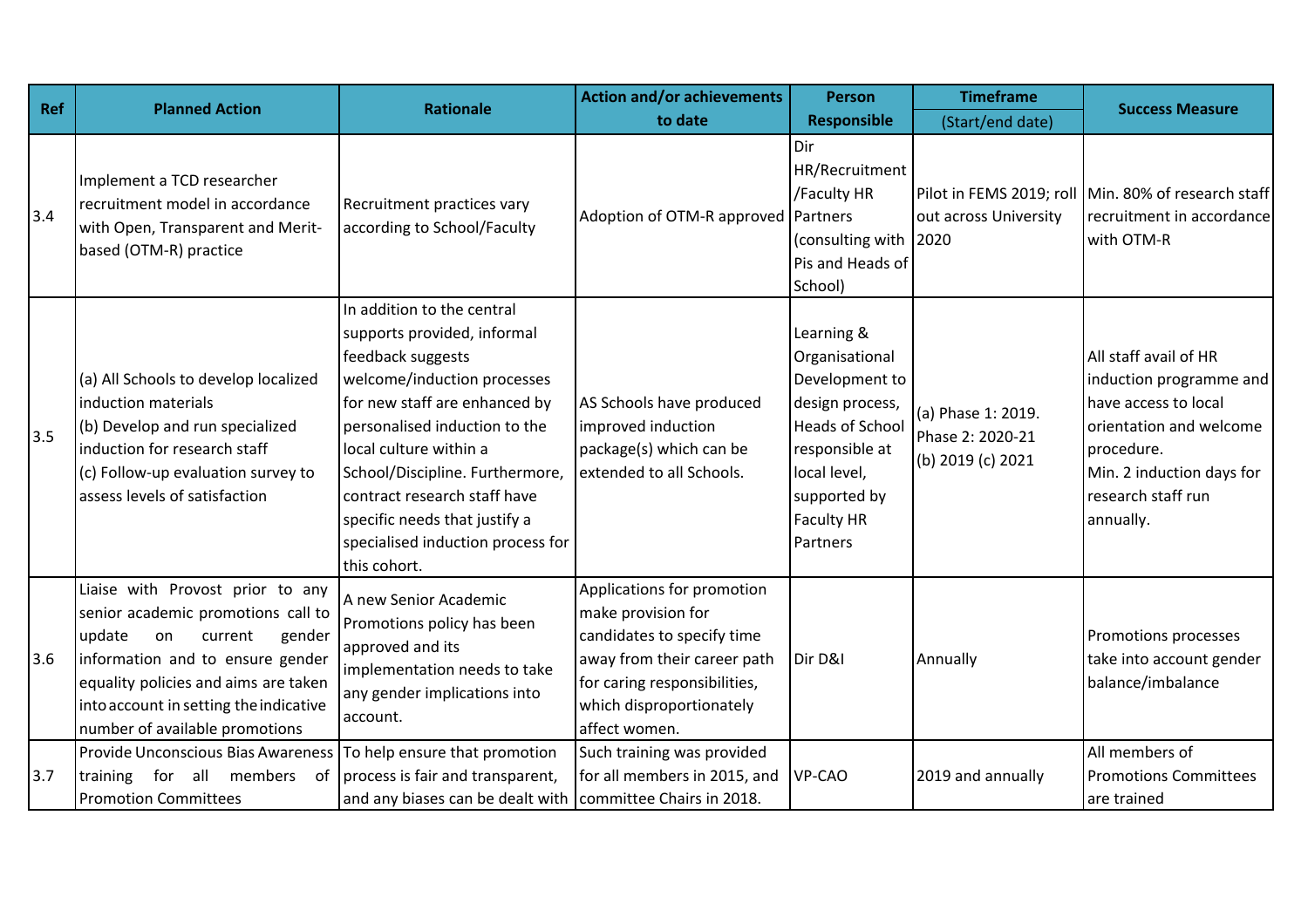| Ref | <b>Planned Action</b>                                                                                                                          | <b>Rationale</b>                                                                                                                                                                                                   | <b>Action and/or achievements</b>                                                                                                                                              | <b>Person</b>                                                                                                                                         | <b>Timeframe</b>                         | <b>Success Measure</b>                                                                                                     |
|-----|------------------------------------------------------------------------------------------------------------------------------------------------|--------------------------------------------------------------------------------------------------------------------------------------------------------------------------------------------------------------------|--------------------------------------------------------------------------------------------------------------------------------------------------------------------------------|-------------------------------------------------------------------------------------------------------------------------------------------------------|------------------------------------------|----------------------------------------------------------------------------------------------------------------------------|
|     |                                                                                                                                                |                                                                                                                                                                                                                    | to date                                                                                                                                                                        | <b>Responsible</b>                                                                                                                                    | (Start/end date)                         |                                                                                                                            |
| 3.8 | Hold annual information event to<br>promote higher application rate by<br>women for promotion to Associate<br>Professor                        | When they apply women are as<br>successful as men in promotion<br>process but need to be<br>encouraged. Fewer women that<br>men apply for promotion to<br>Associate Professor grade in<br>particular.              | <b>TCGEL held workshop</b><br>'Demystifying the Promotion<br>Process' to prepare staff for<br>promotion                                                                        | All HoS in<br>conjunction<br>with HR<br>Department                                                                                                    | Annually 2019 as<br>required             | Less than 20% gender<br>difference in application<br>rate for promotion                                                    |
| 3.9 | Ensure that overall gender balance<br>(no more than 60% of any one<br>gender) is maintained for members<br>of recruitment and selection panels | While the gender breakdown of<br>recruitment and selection panels<br>has been addressed in recent<br>years and improved accordingly,<br>it needs to be continuously<br>monitored as individual panels<br>may vary. | Existing practice is that<br>approval of panels is withheld Dir HR<br>if gender mix is not attained                                                                            |                                                                                                                                                       | 2019-2022, monitored<br>annually         | A 40:60 overall gender<br>ratio per academic year<br>for academic selection<br>panels. No single-gender<br>panels approved |
| 4   | <b>Career Development</b>                                                                                                                      |                                                                                                                                                                                                                    |                                                                                                                                                                                |                                                                                                                                                       |                                          |                                                                                                                            |
| 4.1 | Implement an appraisal process for<br>all academic staff                                                                                       | There had been no replacement<br>of PMDS, the previous appraisal<br>system                                                                                                                                         | Tenure Track process for new Development to<br><b>Assistant Professors includes</b><br>induction, feedback,<br>mentoring and assessment<br>against agreed<br>goals/objectives. | Learning &<br>Organisational<br>design process,<br>Heads of School<br>responsible at<br>local level,<br>supported by<br><b>Faculty HR</b><br>Partners | 2020: FEMS; 2021 HS;<br><b>2022 AHSS</b> | All academic staff will<br>receive appraisal on an<br>annual basis.                                                        |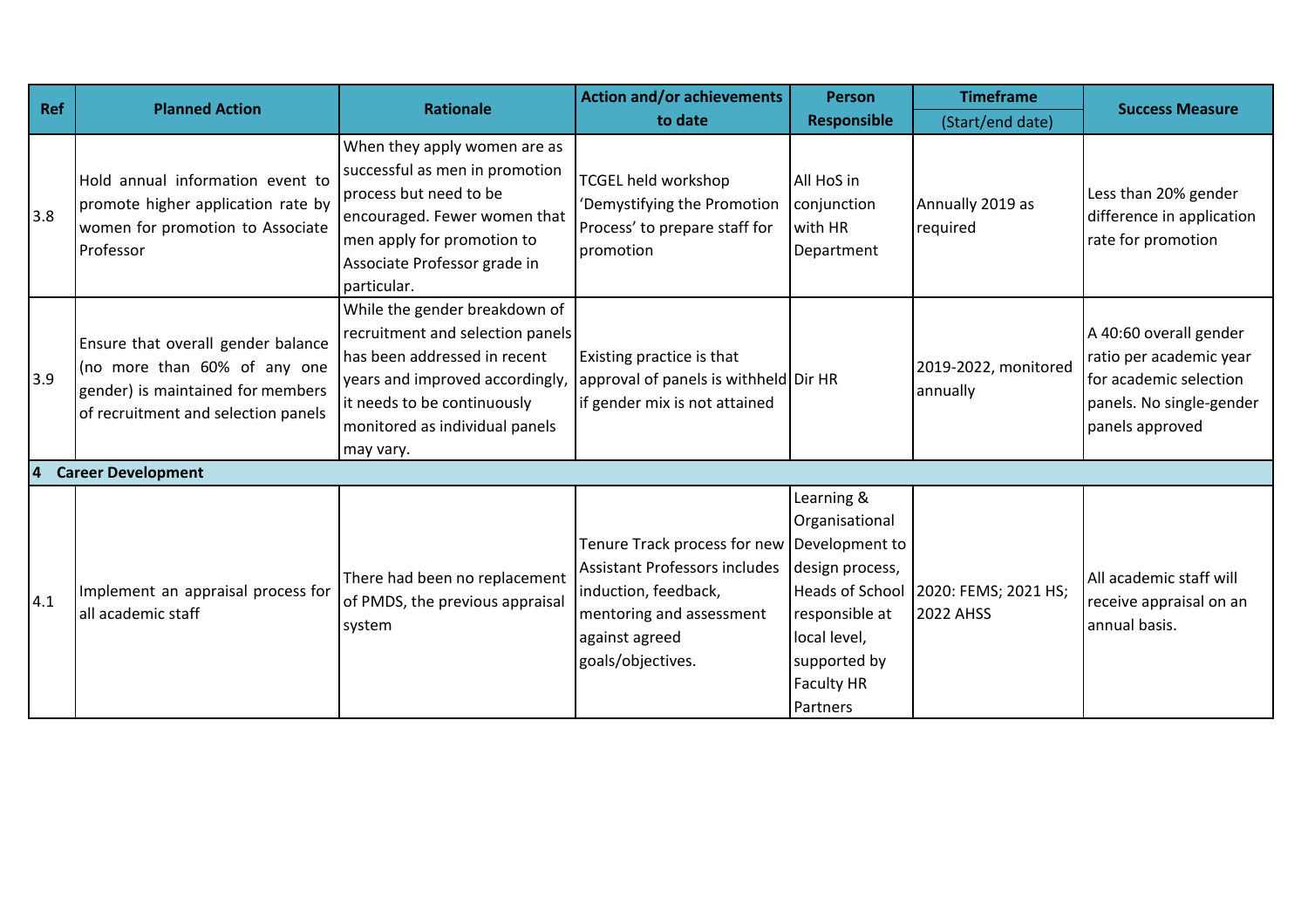| Ref | <b>Planned Action</b>                                                                                                                                                                                                                                                                                                                                                                                           | <b>Rationale</b>                                                                                                                                                                                                                                                        | <b>Action and/or achievements</b>                                                                                                                              | <b>Person</b>                 | <b>Timeframe</b>                                                                             | <b>Success Measure</b>                                                                                                               |
|-----|-----------------------------------------------------------------------------------------------------------------------------------------------------------------------------------------------------------------------------------------------------------------------------------------------------------------------------------------------------------------------------------------------------------------|-------------------------------------------------------------------------------------------------------------------------------------------------------------------------------------------------------------------------------------------------------------------------|----------------------------------------------------------------------------------------------------------------------------------------------------------------|-------------------------------|----------------------------------------------------------------------------------------------|--------------------------------------------------------------------------------------------------------------------------------------|
|     |                                                                                                                                                                                                                                                                                                                                                                                                                 |                                                                                                                                                                                                                                                                         | to date                                                                                                                                                        | <b>Responsible</b>            | (Start/end date)                                                                             |                                                                                                                                      |
| 4.2 | implications of<br>Assess<br>gender<br>evaluations of teaching<br>student<br>staff:<br>(a) Review literature and good<br>practice to identify an appropriate<br>strategy to counter potential bias in<br>student evaluations of teaching<br>staff, and mitigate its potential<br>impact on career progression. (b)<br>Develop University-wide strategy to<br>mitigate bias in teaching assessment<br>processes. | Research suggests that<br>unconscious bias on the part of<br>students may adversely impact<br>on female teaching staff and<br>affect their career progression<br>globally. Currently we have no<br>research to determine whether<br>or not this is an issue in Trinity. | Rollout of the new Trinity<br>Education Project 2019/20<br>has involved a review of<br>practices around teaching<br>and evaluation which will<br>support this. | CAPSL/HoS                     | (a) 2019 (b) 2020                                                                            | If an issue is identified, a<br>revised, gender-proofed<br>student assessment<br>system will be put in place<br>across all faculties |
| 4.3 | Launch communication campaign<br>about availability and benefits of<br>University<br>existing<br>schemes, and increase mentoring demand for mentoring is not<br>particularly for Assistant Professors<br>(as women in this cohort apply for<br>promotions at a disproportionately<br>lower rate).                                                                                                               | mentoring   Focus Groups showed that<br>being met, and that awareness<br>of existing schemes is low.                                                                                                                                                                    | From 2015-18, 99 academic<br>staff participated in<br>Mentoring programmes (as<br>mentees)                                                                     | Dir HR/Faculty<br>HR partners | Campaign launched<br>September 2019.<br>Follow-up monitoring<br>of uptake 3 months<br>later. | 20% increase in number<br>of academic staff<br>participating in mentoring<br>schemes                                                 |
| 4.4 | Encourage more eligible women to<br>apply for Fellowship, through<br>continued organisation of annual<br><b>TCGEL/Standing Committee of</b><br>Fellows (SCF) event                                                                                                                                                                                                                                              | Female representation (33%)<br>among Fellows is still outside<br>40:60 ratio                                                                                                                                                                                            | <b>TCGEL and the Standing</b><br>Committee of Fellows have<br>co-hosted previous events<br>aimed at addressing this<br>issue.                                  |                               | Chair of Fellows Annually 2019-2022                                                          | Target of maximum 60%<br>of any one gender<br>reached by 2022.                                                                       |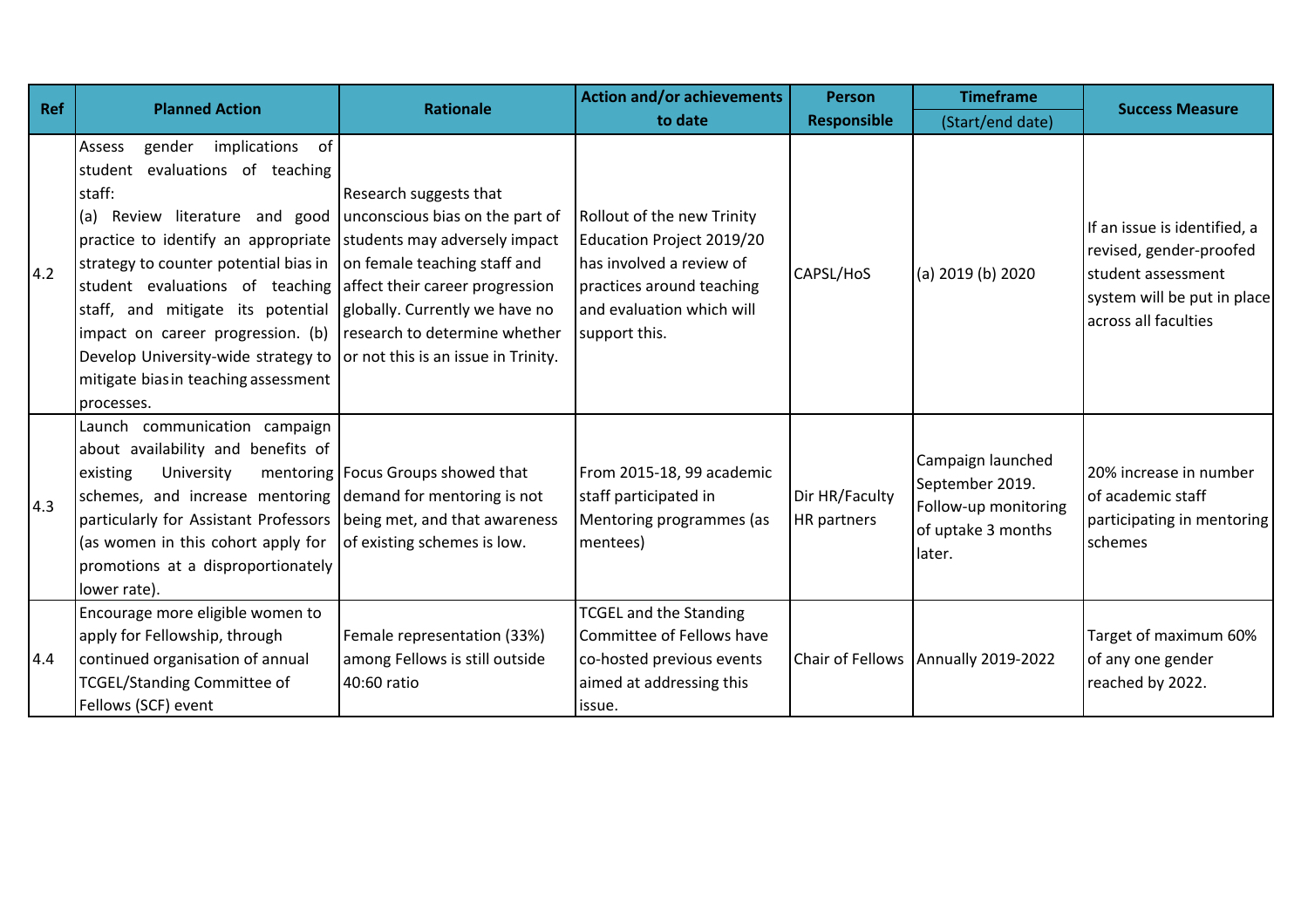| <b>Ref</b> | <b>Planned Action</b>                                                                                                                                                                                                                                                                                                           | <b>Rationale</b>                                                                                                                                                                                                                                                                           | <b>Action and/or achievements</b>                                                                                                                                            | <b>Person</b>                                            | <b>Timeframe</b>                       | <b>Success Measure</b>                                                                                       |
|------------|---------------------------------------------------------------------------------------------------------------------------------------------------------------------------------------------------------------------------------------------------------------------------------------------------------------------------------|--------------------------------------------------------------------------------------------------------------------------------------------------------------------------------------------------------------------------------------------------------------------------------------------|------------------------------------------------------------------------------------------------------------------------------------------------------------------------------|----------------------------------------------------------|----------------------------------------|--------------------------------------------------------------------------------------------------------------|
|            |                                                                                                                                                                                                                                                                                                                                 |                                                                                                                                                                                                                                                                                            | to date                                                                                                                                                                      | <b>Responsible</b>                                       | (Start/end date)                       |                                                                                                              |
| 4.5        | Address anomaly whereby Ussher<br>Assistant Professors are not eligible<br>to apply for Fellowship until 8 years<br>after their appointment                                                                                                                                                                                     | This unintended anomaly<br>originates in the call stating that<br>applications can only be from<br>tenured members of staff.<br>Ussher Assistant Professors do<br>not meet this criterion for 8<br>years due to the tenure track<br>and probationary processes they<br>are employed under. | A memo was drafted and<br>sent to the Provost to<br>highlight this issue, with<br>recommendations to address<br>it                                                           | Chair of<br>Fellows/Board                                | 2019-20                                | <b>Eligibility for Ussher</b><br>Assistant Professors is in<br>line with other members<br>of academic staff. |
| 4.6        | <b>Establish</b><br>dedicated<br>development support office for<br>research staff                                                                                                                                                                                                                                               | There are limited specific career<br>career supports available to this group,<br>who represent a significant<br>section of the University<br>population.                                                                                                                                   | A detailed proposal and plan<br>has been prepared and is<br>under review by HR and the<br>Dean of Research, for<br>inclusion in the University's<br><b>Research Strategy</b> | Dean of<br>Research &<br><b>Director of HR</b>           | Approved in 2019;<br>established 2020. | A formal support office<br>established and active<br>within the University.                                  |
| 4.7        | <b>Extend Academic Mentoring</b><br>Schemes to research staff following<br>training of additional mentors and<br>email alerts to research staff and PIs                                                                                                                                                                         | No standalone mentoring<br>schemes exist for research staff<br>equivalent to those for academic<br>staff.                                                                                                                                                                                  | Mentoring is already a core<br>part of the Professional Skills<br>for Research Leaders<br>Programme, available to<br>research staff.                                         | Head of<br>Learning and<br>Organisational<br>Development | First half 2020.                       | 50% of research staff<br>receive mentoring<br>(monitored by gender)                                          |
| 4.8        | Collaborate with IUA partners and<br>Royal College of Surgeons in Ireland<br>(RCSI) to develop a new online<br>equality and diversity training<br>programme for Irish third-level staff.<br>Model on successful examples from<br>other<br>universities,<br>such<br>as<br>"DiversityNow"<br>Queen's<br>by<br>University Belfast. | The existing online E&D<br>programme, LEAD, is out of date<br>and needs to be reviewed and<br>replaced by a new programme.                                                                                                                                                                 | Discussions have been held<br>with university and HEI<br>partners nationally about the<br>need for this and possible<br>approaches.                                          | <b>Equality Officer</b><br>& Dir D&I                     | 2019-20                                | New online E&D<br>programme launched and<br>active in TCD and<br>nationally.                                 |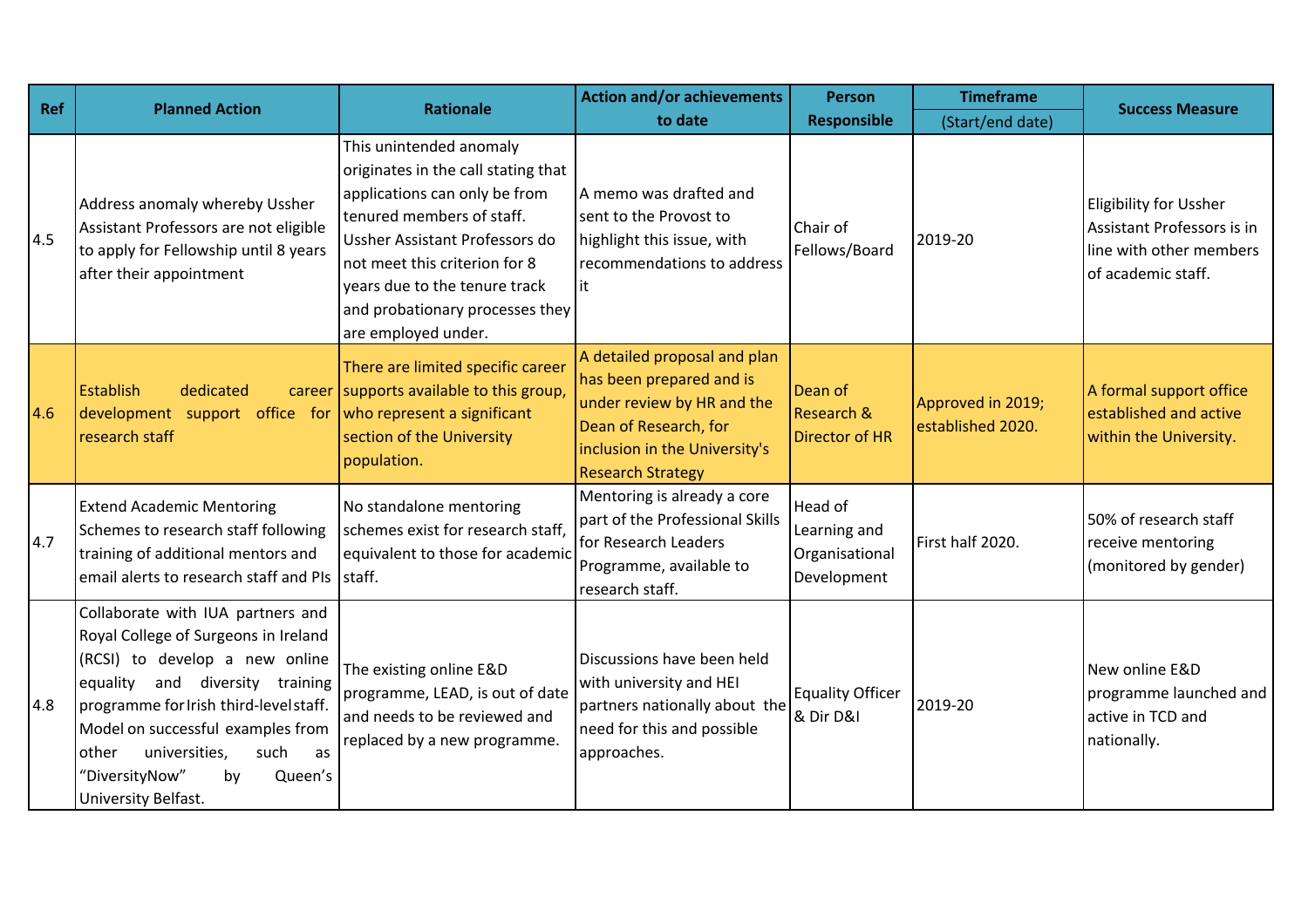| Ref  | <b>Planned Action</b>                                                                                                                                                                                                                                     | <b>Rationale</b>                                                                                                                                                                                                        | <b>Action and/or achievements</b>                                                                                | <b>Person</b>                 | <b>Timeframe</b>   | <b>Success Measure</b>                                                                                                                                                                                                                  |
|------|-----------------------------------------------------------------------------------------------------------------------------------------------------------------------------------------------------------------------------------------------------------|-------------------------------------------------------------------------------------------------------------------------------------------------------------------------------------------------------------------------|------------------------------------------------------------------------------------------------------------------|-------------------------------|--------------------|-----------------------------------------------------------------------------------------------------------------------------------------------------------------------------------------------------------------------------------------|
|      |                                                                                                                                                                                                                                                           |                                                                                                                                                                                                                         | to date                                                                                                          | <b>Responsible</b>            | (Start/end date)   |                                                                                                                                                                                                                                         |
| 4.9  | Run a second Unconscious Bias<br>Awareness 'Train the Trainer' course<br>in 2019, with participants of another<br>gender, invited from all Irish HEIs                                                                                                     | There is growing demand for<br>unconscious bias training for<br>multiple cohorts within HEIs but<br>until recently, capacity to<br>provide this internally was<br>limited.                                              | First 'Train the Trainer' course<br>run in May 2018, with 24<br>attendees from across Irish<br><b>HEI</b> sector | <b>TCGEL</b>                  | First half 2019    | Increased institutional<br>capacity to run<br><b>Unconscious Bias training</b><br>in Irish HEIs.                                                                                                                                        |
| 4.10 | Sponsor min. 10 women staff on<br><b>AURORA training</b>                                                                                                                                                                                                  | Demand for places outstrips<br>supply                                                                                                                                                                                   | Fund at least 10 places<br>annually                                                                              | Dir HR; TCGEL                 | 2019 then annually | <b>AURORA</b> participants<br>provide evaluation                                                                                                                                                                                        |
|      | <b>5 Flexible Working</b>                                                                                                                                                                                                                                 |                                                                                                                                                                                                                         |                                                                                                                  |                               |                    |                                                                                                                                                                                                                                         |
| 5.1  | post-leave<br>the<br>FEMS<br>Evaluate<br>returner's scheme with a view to<br>mainstreaming across all 3 Faculties                                                                                                                                         | To cover release from teaching<br>for up to 1 semester to support<br>staff returning from extended<br>leave, e.g. maternity, parental,<br>sick leave etc.                                                               | A post-leave Returner's<br>scheme was piloted in FEMS<br>in 2014 (still in operation).                           | Dir HR/Faculty<br>HR partners | 2019-2020          | Returner's Scheme<br>operational for academic<br>staff in all Faculties                                                                                                                                                                 |
| 5.2  | Progress the development of further<br>facilities for<br>breastfeeding/expression in existing<br>and new campus buildings                                                                                                                                 | Demand for additional locations<br>across campus has been<br>identified.                                                                                                                                                | Three facilities have been<br>established. Guidelines have<br>been adopted to extend<br>supports/locations.      | Dir D&I                       | 2019               | 2 additional campus<br>locations provide facilties<br>for lactation/expression                                                                                                                                                          |
| 5.3  | (a) Establish Working Group on<br><b>Family Leave &amp; Flexible Working</b><br>(b) Monitor take-up of Maternity,<br>Paternity & Parental Leave, including whereby no formal centralised<br>maternity return rate and retention<br>in post at 6-12 months | To promote Universite-wide<br>adoption and uptake of flexible-<br>working schemes and family<br>leaves, and to rectify a data gap<br>data capture system exists for<br>some leaves and for post-<br>maternity retention | HR collect and issue data, on<br>request, to School/University Director HR<br><b>SATs</b>                        |                               | 2019-2020          | (a) Financial plan<br>developed to underpin<br>University's Family Leave<br>schemes<br>(b) Annual data on uptake<br>and post-maternity<br>retention at<br><b>School/University levels</b><br>available from HR and<br>reported annually |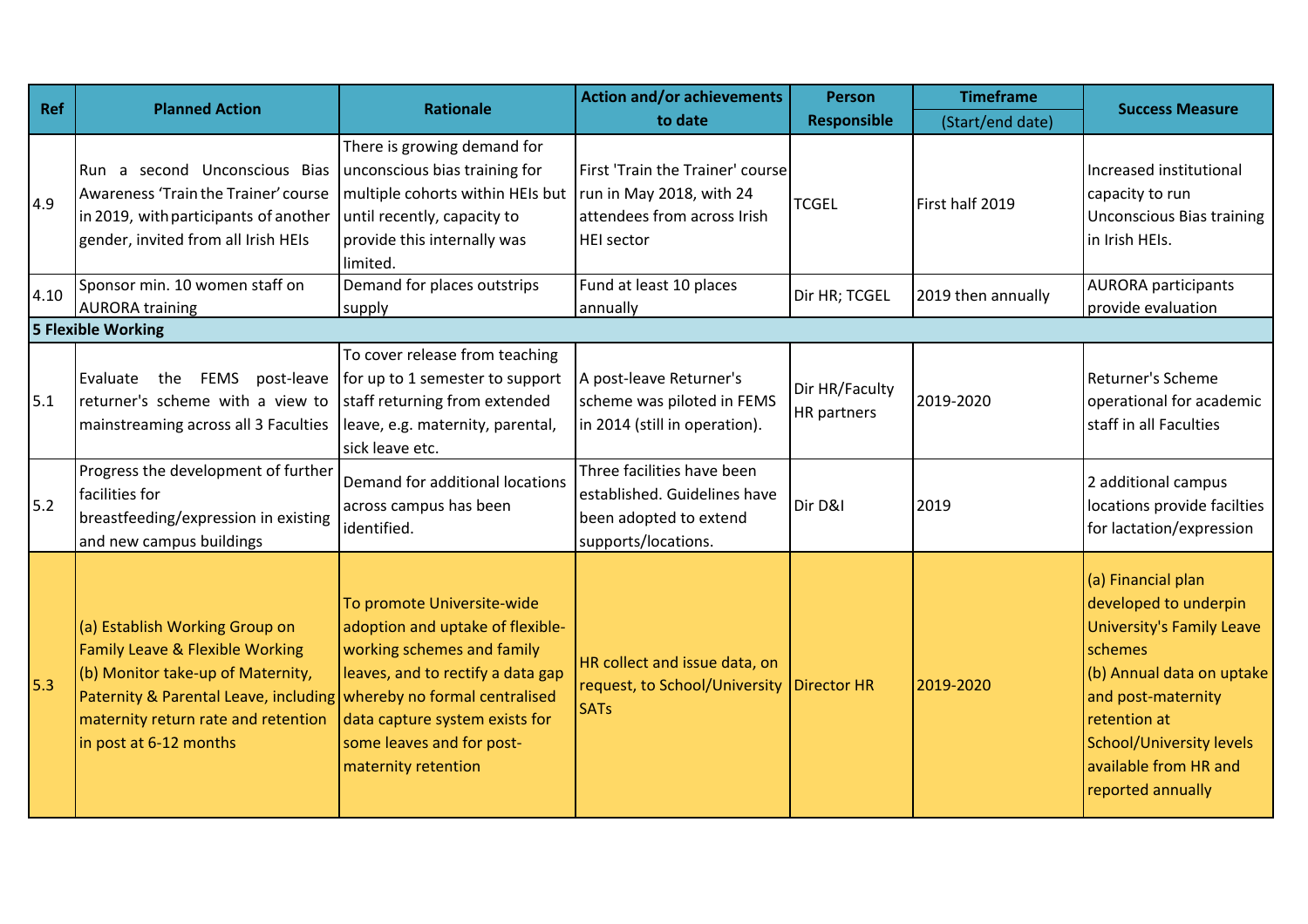| Ref | <b>Planned Action</b>                                                                                                                           | <b>Rationale</b>                                                                                                            | <b>Action and/or achievements</b>                                                                                                                          | <b>Person</b>                                                                   | <b>Timeframe</b>                                                                                                                                     | <b>Success Measure</b>                                                                                    |
|-----|-------------------------------------------------------------------------------------------------------------------------------------------------|-----------------------------------------------------------------------------------------------------------------------------|------------------------------------------------------------------------------------------------------------------------------------------------------------|---------------------------------------------------------------------------------|------------------------------------------------------------------------------------------------------------------------------------------------------|-----------------------------------------------------------------------------------------------------------|
|     |                                                                                                                                                 |                                                                                                                             | to date                                                                                                                                                    | <b>Responsible</b>                                                              | (Start/end date)                                                                                                                                     |                                                                                                           |
|     | 6 Organisation and Culture                                                                                                                      |                                                                                                                             |                                                                                                                                                            |                                                                                 |                                                                                                                                                      |                                                                                                           |
| 6.1 | Nominees of all genders sought for<br>elections of Deans and Heads of<br>Schools                                                                | HoS are currently outside 1:2<br>range                                                                                      | Deans are within 1:2<br>gender ratio                                                                                                                       | Provost (in calls<br>for Deans) &<br>Deans (in calls<br>for Heads of<br>School) | 2019 and annually                                                                                                                                    | Appointments within 1:2<br>gender ratio                                                                   |
| 6.2 | Appoint an Associate Dean of $\vert$ To ensure gender balance in this<br>another gender in each Faculty                                         | key leadership position.                                                                                                    | Associate Dean of another<br>gender already exists in AHSS VP-CAO<br>Faculty.                                                                              |                                                                                 | 2019 and annually                                                                                                                                    | <b>Associate Deans</b><br>appointed, of a different<br>gender to elected Deans,<br>in each Faculty        |
| 6.3 | Provide training in Unconscious Bias<br>for Chairs of University Committees                                                                     | Committees are key decision-<br>making entities and it is<br>important that they are<br>informed about unconscious<br>bias. | Chairs and members of<br><b>Promotions Committees have</b><br>already been trained.<br>Director D&I is trained to<br>deliver Unconscious Bias<br>Training. | Registrar                                                                       | 2019-2022, with<br>frequency determined<br>by turnover of Chairs                                                                                     | 100% of Chairs of<br>Committees trained                                                                   |
| 6.4 | Appointees to College Committees<br>will undertake the online LEAD (or<br>updated)<br>replacement,<br>when<br>training                          | To promote awareness of<br>equality and diversity issues<br>among Committee membership                                      | LEAD training is already<br>mandatory for participation<br>in recruitment/selection<br>panels.                                                             | Registrar.<br><b>Equality Office</b><br>to monitor<br>outcomes                  | Ongoing. New<br>appointees will be<br>required to take LEAD<br>when joining<br>committees.                                                           | All new appointees will<br>have undertaken LEAD<br>training (or replacement)<br>to be monitored annually. |
| 6.5 | models<br>Review<br>existing<br>and<br>formulate/implement<br>flexible<br>Workload Model across College to<br>include fairness and transparency | To ensure consistency and<br>transparency in workload<br>allocation                                                         | Workload models have been<br>implemented in Schools but<br>the actual practice and<br>means of implementation<br>varies.                                   | <b>VP-CAO</b>                                                                   | 2019: Conduct<br>review; 2020 Approve<br>new fair and<br>transparent model,<br>adaptable for use in 3<br>Faculties: 2021: FEMS;<br>2022: HS and AHSS | <b>Transparent Workload</b><br>Models in operation in all<br><b>Schools</b>                               |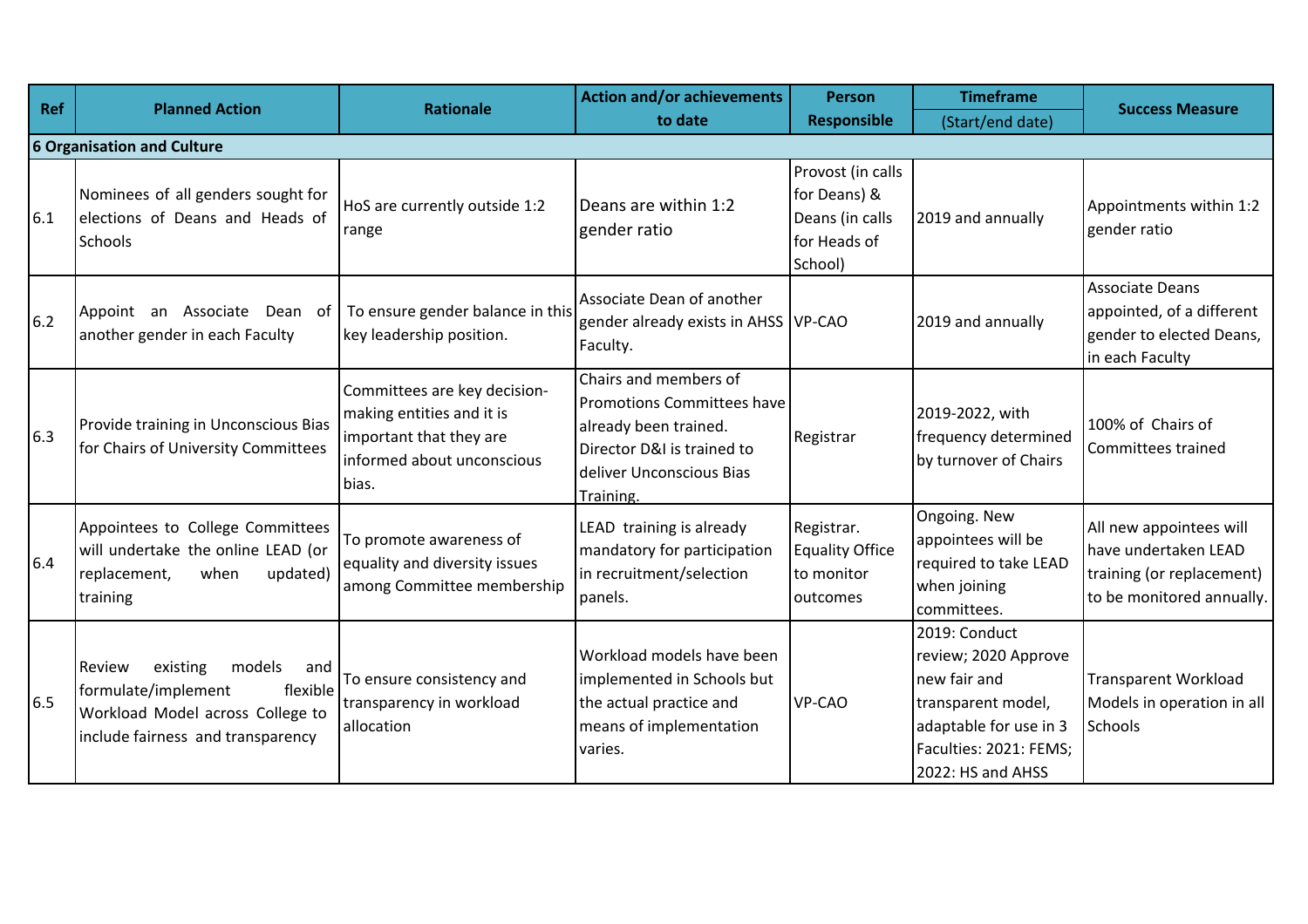| Ref  | <b>Planned Action</b>                                                                                                             | <b>Rationale</b>                                                                                                                               | <b>Action and/or achievements</b>                                                                                                          | <b>Person</b>                                         | <b>Timeframe</b>                                                                                                                                             | <b>Success Measure</b>                                                                         |
|------|-----------------------------------------------------------------------------------------------------------------------------------|------------------------------------------------------------------------------------------------------------------------------------------------|--------------------------------------------------------------------------------------------------------------------------------------------|-------------------------------------------------------|--------------------------------------------------------------------------------------------------------------------------------------------------------------|------------------------------------------------------------------------------------------------|
|      |                                                                                                                                   |                                                                                                                                                | to date                                                                                                                                    | <b>Responsible</b>                                    | (Start/end date)                                                                                                                                             |                                                                                                |
| 6.6  | Ensure that new Workload Model Not all Schools with SAT take<br>provides allocation for work on<br><b>Athena SWAN SAT</b>         | account of AS contributions as<br>part of Admin allocation                                                                                     | This was recommended in<br><b>TCGEL 'Mind the Gap' Report</b><br>(2017), which was approved<br>by Board.                                   | <b>VP-CAO</b>                                         | 2019-2020                                                                                                                                                    | Agreed workload<br>allocation to apply across<br>all Faculties for SAT<br>membership/Convenors |
| 6.7  | Implement 'meeting hours' policy<br>across all three faculties, and<br>monitor same.                                              | To align with needs of those who<br>have family/other commitments                                                                              | The adoption of meeting<br>hours (10.00-16.00) policy by<br>Board Nov 2019                                                                 | Faculty Deans &<br><b>Equality Officer</b>            | 2019-onwards                                                                                                                                                 | 100% of meetings of the<br>specified committees will<br>take place within hours<br>10.00-16.00 |
| 6.8  | Faculty programme of social events<br>to be held during family-friendly<br>hours                                                  | Limited opportunities for social<br>events involving family members organised by the Faculties<br>on campus                                    | A variety of social events are<br>and Schools.                                                                                             | <b>Faculty Deans</b><br>School<br>Administrators      | 2019-onwards                                                                                                                                                 | One event (at least) per<br>semester                                                           |
| 6.9  | Develop protocol to seek gender<br>balance among invited speakers to<br>public lectures across the University                     | Gender balance sought across<br>disciplines/Faculties                                                                                          | Some individual Schools, e.g.<br>Chemistry, have already<br>addressed this and set and<br>achieved gender targets for<br>invited speakers. | TCGEL/Commun<br>ications<br>Office/Heads of<br>School | 2019-onwards                                                                                                                                                 | All Heads of School<br>actively engaged in<br>seeking 60:40 ratio for<br>invited speakers      |
| 6.10 | Assess the level of unmet demand<br>for Day Nursery places and develop<br>a viable case for expansion of<br>capacity in response. | There is evidence of growing and Capacity utilisation and<br>unmet demand for places in Day unmet demand is tracked and Director of<br>Nursery | reviewed monthly.                                                                                                                          | Dir D&I./<br><b>Student Services</b>                  | 2020                                                                                                                                                         | Identification and<br>commissioning of<br>additional space for the<br>Day Nursery              |
| 6.11 | Conduct Equality Impact Assessment   To ensure EDI, including gender,<br>of existing and newly-developed HR<br>policies           | implications are identified and<br>can be addressed.                                                                                           | Diversity proofing pilot with<br><b>HR/Equality Committees</b>                                                                             | <b>Equality Officer</b><br>& Dir D&I                  | 2018/19: junior<br>academic progression;<br>2019: recruitment &<br>promotion; 2020: WLB;<br>2021: Dignity &<br>Respect; 2022: Staff<br>Appraisal & Induction | Any issues identified are<br>addressed as part of the<br>equality impact-proofing<br>process   |